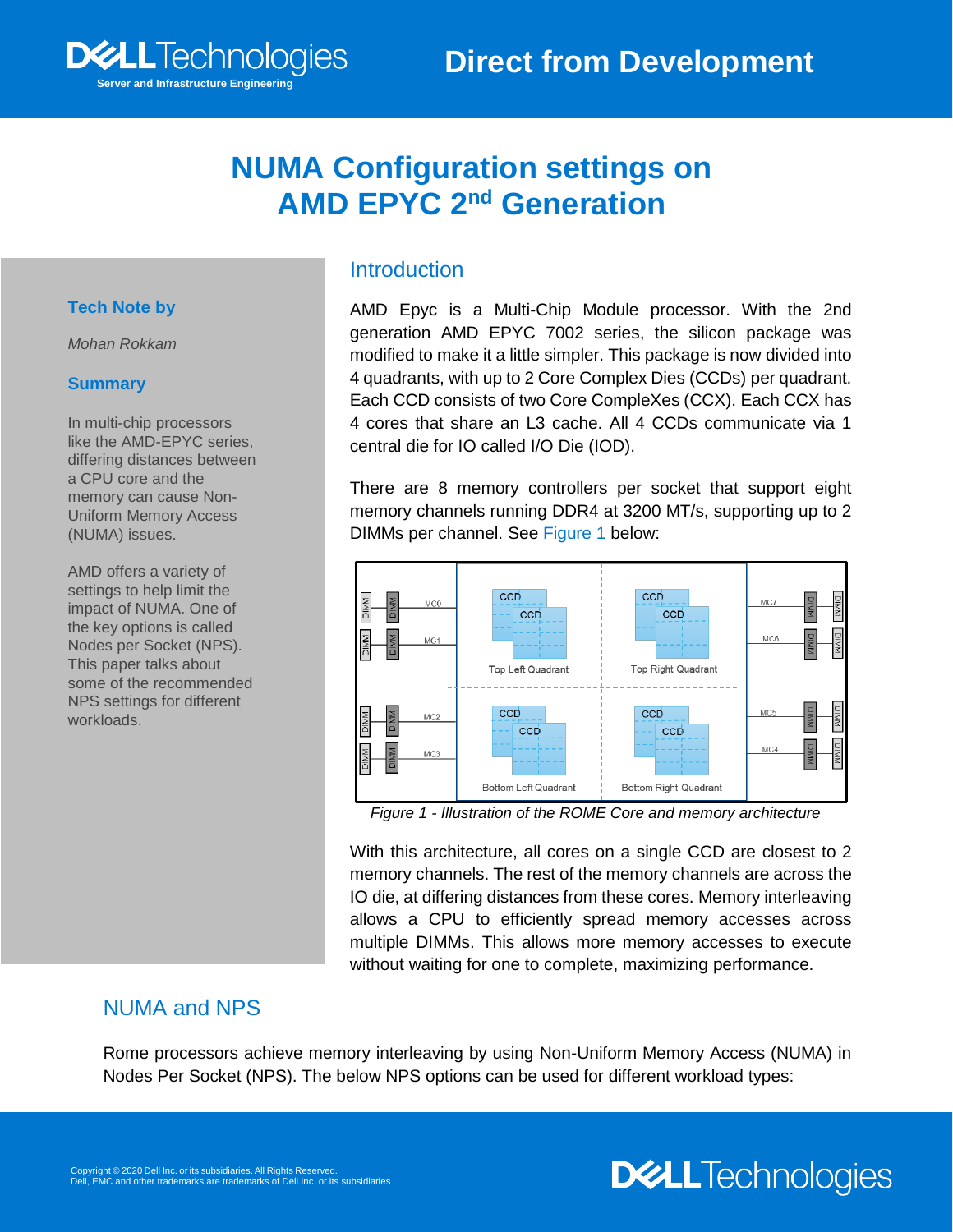• **NPS0** – This is only available on a 2-socket system. This means one NUMA node per system. Memory is interleaved across all 16 memory channels in the system.

• **NPS1** – In this, the whole CPU is a single NUMA domain, with all the cores in the socket, and all the associated memory in this one NUMA domain. Memory is interleaved across the eight memory channels. All PCIe devices on the socket belong to this single NUMA domain.

• **NPS2** – This setting partitions the CPU into 2 NUMA domains, with half the cores and memory in each domain. Memory is interleaved across 4 memory channels in each NUMA domain.

• **NPS4** – This setting partitions the CPU into four NUMA domains. Each quadrant is a NUMA domain, and memory is interleaved across the 2 memory channels in each quadrant. PCIe devices will be local to one of the 4 NUMA domains on the socket, depending on the quadrant of the IOD that has the PCIe root for the device.

**Note**: Not all CPUs support all NPS settings

#### Recommended NPS Settings

Depending on the workload type, different NPS settings might give better performance. In general, NPS1 is the default recommendation for most use cases. Highly parallel workloads like many HPC use cases might benefit from NPS4. Here is a list of recommended NPS settings for some key workloads. In some cases, benchmarks are listed to indicate the kind of workloads.

| <b>Workload Name</b>                       | <b>NPS Setting</b> |
|--------------------------------------------|--------------------|
| <b>General-Purpose</b><br><b>Workloads</b> | NPS <sub>1</sub>   |
| SPEC CPU 2017                              | NPS <sub>1</sub>   |
| SPECibb 2015                               | <b>NPS4/2</b>      |
| SPECpower ssj 2008                         | NPS4               |
| I/O Intensive                              | NPS1               |
| <b>Virtualization</b>                      | <b>NPS1/4</b>      |
| Vmmark 3                                   | NPS <sub>1</sub>   |
| TPCx-V                                     | NPS4               |
| Containers                                 | NPS4               |
| <b>Database and Analytics</b>              | <b>NPS1/4</b>      |
| HammerDB                                   | NPS <sub>1</sub>   |
| Hadoop                                     | NPS4               |
| <b>TPCx-IOT</b>                            | NPS4               |
| <b>HPC and Telco</b>                       | <b>NPS4/2</b>      |
| <b>HPC</b>                                 | <b>NPS4/2</b>      |
| OpenStack NFV                              | NPS2               |
| OpenStack for RealTime<br>Kernel (NFV)     | NPS <sub>2</sub>   |
| EDA                                        | NPS4               |

*Figure 2 - Table of recommended NPS Settings depending on workload*

For additional tuning details, please refer to the Tuning Guides shared by AMD [here.](https://developer.amd.com/resources/epyc-resources/epyc-tuning-guides/) For detailed discussions around the AMD memory architecture, and memory configurations, please refer to the **Balanced Memory Whitepaper**